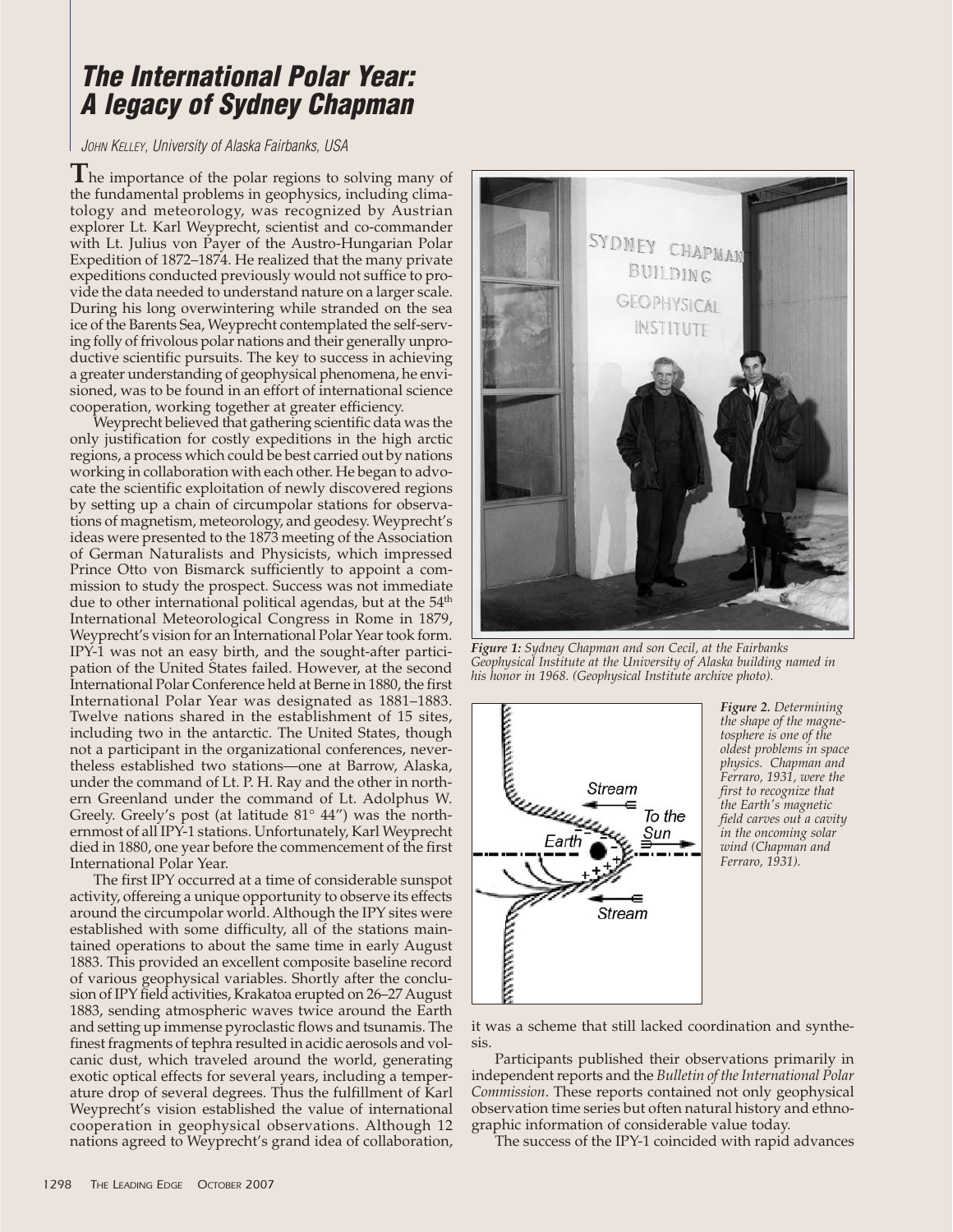in technology, scientific exploration and discovery. The heroic age of polar exploration took on new meaning with the dawn of the  $20<sup>th</sup>$  century. The quest to reach the poles was a major goal finally attained in Antarctica by Norway's Roald Amundsen and Britain's Robert Scott in 1911. Although these expeditions were tied to national pride, scientific observations played a significant part of the expedition activity.

The second International Polar Year (1932–1933), proposed by J. Georgi at the Deutsche Seewarte in 1927, came at an unfortunate time with the world plunged into economic depression. Nevertheless, the International Meteorological Organization promoted IPY-2 to investigate the global implications of the newly discovered "jet stream," and 40 nations responded. IPY-2 emphasized observations in meteorology, magnetism, atmospheric science, and ionospheric mapping, in support of increasing knowledge of radioscience. Participants in IPY-2 now had access to improved instrumentation for probing the land, sea, and atmosphere, and the airplane offered the opportunity for extending their surveys and explorations more effectively. Forty observation stations were established in the arctic. The U.S. contribution in Antarctica was the second Byrd antarctic expedition, which wintered on the Ross Ice Shelf. Although the logistics of living conditions in the extreme environments of the polar regions consumed most of the participants' time, the spirit of the polar year legacy prevailed. Weyprecht's vision of nations collaborating in the pursuit of scientific goals in the polar regions would take form during IPY-2 with greater emphasis on internationally coordinated projects.

In 1950, a group of eminent physicists, including Sydney Chapman (Figure 1), James Van Allen, and Lloyd Berkner, met informally at Van Allen's home in Washington, D.C., to discuss applying new post-WWII technologies, such as rockets and radar, to studies of the Earth's geophysics, particularly in the upper atmosphere. Berkner proposed a third and more comprehensive IPY, a goal which Chapman and Berkner pursued steadfastly. Chapman was intimately familiar with the first and second polar years. He used the data from the first IPY as the basis for his hypothesis on the flow of currents in the upper atmosphere (Figure 2). He was also involved in the planning and implementation of the second IPY. This led him to broaden and shape the concept of a third IPY an International Geophysical Year (IGY), which took root and occurred 1 July 1957 to 31 December 1958. Chapman was president of the Special Committee for the IGY (CSAGY).

Sixty-seven nations conducted research during the third IPY/IGY, with 12 nations maintaining 65 stations in Antarctica. The IGY was extended for an additional year, called the International Geophysical Cooperation (IGC), until 31 December 1959. Both the IGY and IGC attempted simultaneous measurements in 11 fields of Earth, near-Earth and solar physics: aurora and airglow, cosmic rays, geomagnetism, glaciology, gravity, ionospheric physics, latitude and longitude determination, meteorology, oceanography, seismology, and solar activity. There were many accomplishments. Most notable was the confirmation of continental drift, the discovery of the Van Allen belts encircling the Earth, the shape of the Earth and a greatly increased knowledge of the size of the antarctic ice mass. Another event that would change the course of space science was the launch of Sputnik on 4 October 1957. The U.S. followed with Explorer 1 on 31 January 1958, launched under the U.S. Army's Jupiter Project. The launch of these two satellites is considered the start of the "space race" as an aspect of the Cold War, but it actually inaugurated the age of space exploration.

Chapman's leadership during this time was characterized by the scientific confidence he engendered by virtue of his own extensive investigations and a strong commitment to the IGY. The International Council for Science (ICSU) published a monumental series of reports, Annals of the IGY, from 1959 until 1970. Chapman was a frequent contributor. The IGY was a great success and served as a model for other cooperative research programs, including the Year of the Quiet Sun (1964–1965), the International Hydrological Decade (1965–1975), and the International Decade of Ocean Exploration (1970–1980). Many other multidisciplinary environmental research programs followed the IGY model. Public interest in the IGY was very high because of the forum it presented for discussion of geophysical influences on the Earth.

Nearly 50 years have now passed since the IGY. Environmental changes in the polar regions have in many cases been more pronounced than at midlatitude or tropical locations. The arctic ice cover is decreasing in extent and area; some ice shelves in Antarctica are retreating and thinning; glaciers are shrinking; ecosystems are changing; arctic coastal villages are losing ground due to increased coastal erosion; and permafrost is disappearing. Such phenomena engendered world-wide enthusiasm for organizing another international science campaign, which took on several forms before culminating in an International Polar Year (IPY-4).